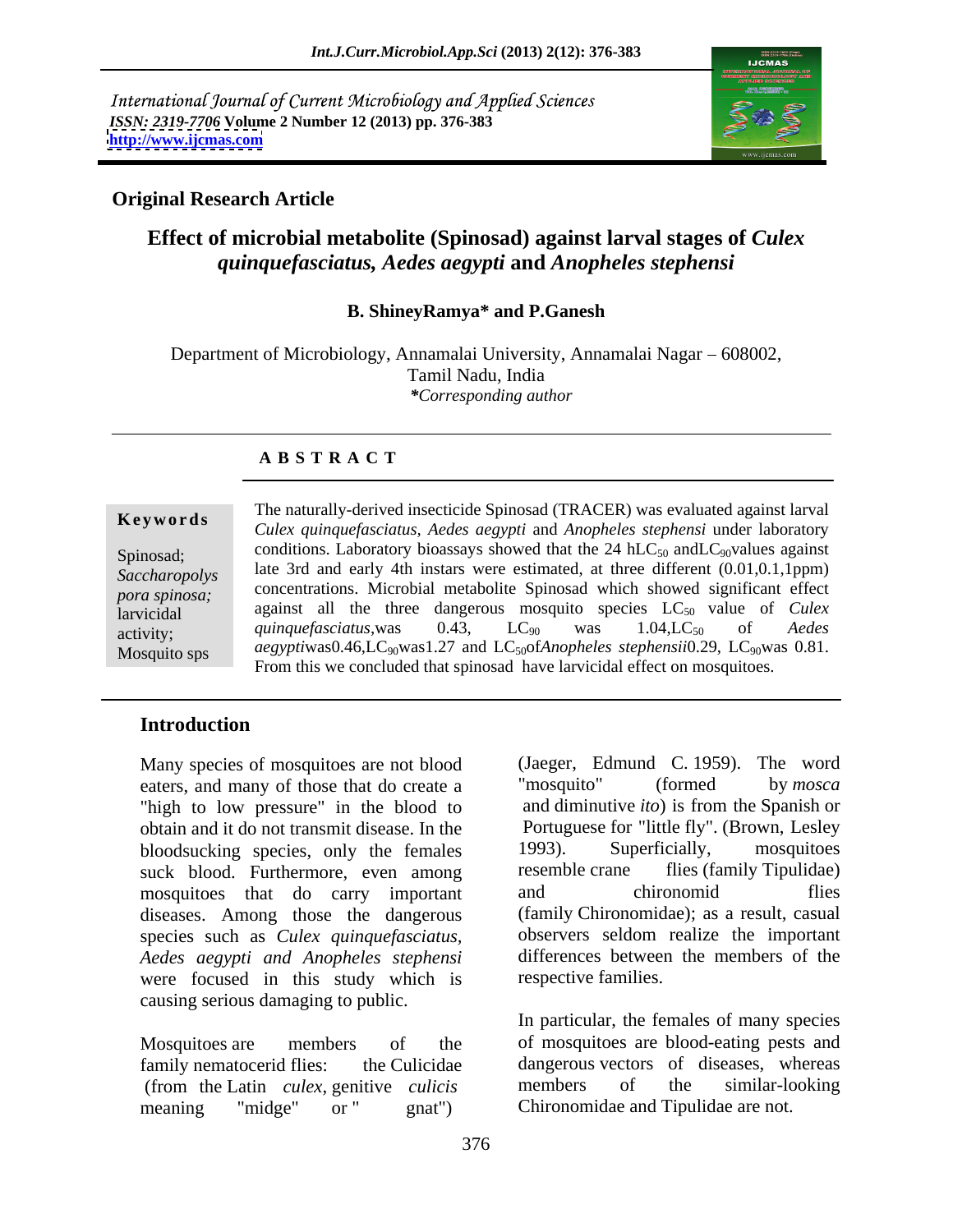*Culex quinquefasciatus* (earlier known as *Culex fatigans*), the southern house mosquito, is the vector of lymphatic readily in water where the salinity is equal filariasis caused by the nematode to or even surpassing that of sea water *Wuchereria bancrofti* in the tropics and subtropics. It is also a vector of avian considered to be endophilic and malaria in birds. This species is the endophagic, Most larvae feed on primary vector of several arboviral microorganisms and particle matter that is diseases in the Southern United States, suspended in water (Harbach, most particularly West Nile virus, and 2007)However, later in development, adult filariasis in India. It is a strong-winged domestic species seen all over India in and around human dwellings. Rapid which help produce viable eggs(Malhotra urbanization and industrialization without *etal.*,2000). adequate drainage facilities are responsible for its increased dispersal. The yellow fever mosquito, *Aedes* 

*Anopheles* is a genus of mosquito first the dengue fever, chikungunya and yellow described and named by J. W. Meigen in fever viruses, and other diseases. The 1818. About 460 species are recognized; mosquito can be recognized by white while over 100 can transmit markings on legs and a marking in the human malaria, only 30–40 commonly form of a lyre on the thorax. The mosquito transmit parasites of the genus originated in Africa(Laurence Mousson Plasmodium, which cause malaria in etal, 2005), but is now, found humans in endemic areas. *Anopheles* in tropical and subtropical regions *gambiae* is one of the best known, because of its predominant role in the transmission Aedes *aegypti* is a vector for transmitting of the most dangerous malarial parasite several tropical fevers. Only the female species (to humans) *Plasmodium*  bites for blood which she needs to mature *falciparum*. *A.stephensi* is an important her eggs. To find a host, *Aedes aegypti* are vector for both human and rodent malaria attracted to chemical compounds that are species such as: *Plasmodium* emitted by mammals. These compounds *falciparum* and *Plasmodium berghei*. In rural areas, the larvae of *A. stephensi* may exist in many aquatic habitats, such as: 2010). *Aedes aegypti* is a day biting ponds, streams, swamps, marshes, and mosquito which means the mosquito is other sources of standing water (Rueda, 2008). approximately two hours after sunrise and

2007).Though larvae of *A. stephensi* containers. (Sinka*etal*., 2011)This species is also able to endure high amounts of salinity, and have been found to breed (Maouchehri *et al.,* 1976) *A. stephensi* is considered to be endophilic and endophagic, Most larvae feed on suspended in water (Harbach, males will feed on the nectar of flowers, whereas females will take blood meals, *etal*.,2000).

They may also occupy smaller rests in indoors, in closets and other dark environments, such as: tree holes, leaf places. Outside, they rest where it is cool axils, and man-made containers. (Harbach, and shaded. The males of all species of *mysorensis* exclusively prefer to occupy of any species, they live on fruit. The stone pots and earthenware female of *Aedes aegypti*feed not only on The yellow fever mosquito, *Aedes aegypti* is a mosquito that can spread *etal*, 2005), but is now, found in tropical and subtropical regions throughout the world(Womack, 1993). include ammonia, carbon dioxide, lactic acid, and octenol (Dennis O'Brien, most active during daylight, for several hours before sunset. The mosquito mosquitoes do not bite humans or animals fruit, but also on blood.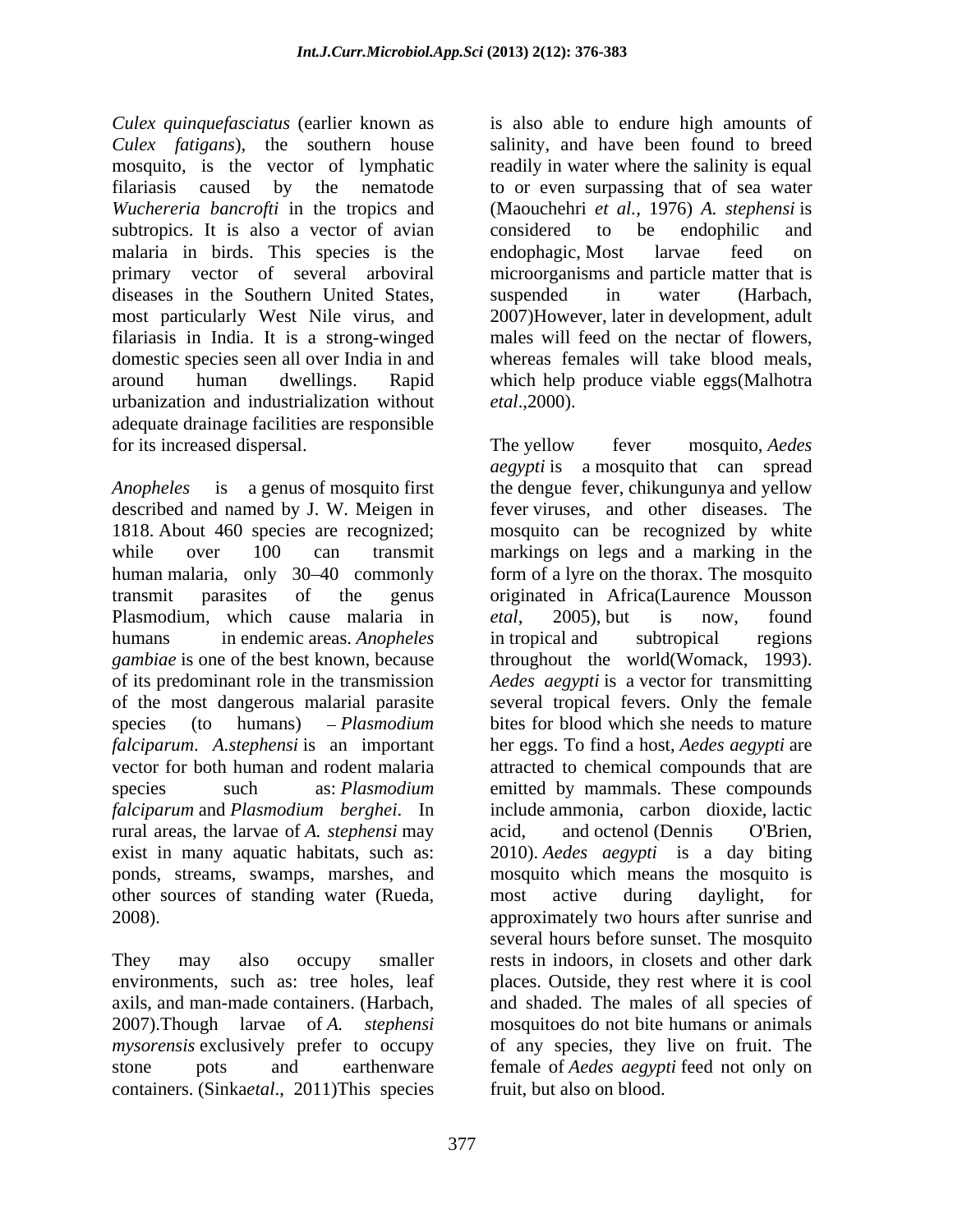As of 2010 dengue fever is believed to D, those target the nicotinic acetyl-choline infect 50 to 100 million people worldwide and GABA receptors of the insect's a year with 1/2 million life threatening nervous system, leading to paralysis and infections (Whitehorn and Farrar, 2010). It death. Spinosad is currently used in has dramatically increased in frequency agriculture to control dipteran, between 1960 and 2010 by 30 fold. This lepidopteron, thysanopteran and some increase is believed to be due to a coleopteran pest species in a diversity of combination of urbanization, population growth, increased international travel and global warming. The geographical distribution is around the equator with 70% of the total 2.5 billion people living in endemic areas from Asia and the Pacific (WHO 2009).

Spinosad is a natural fermentation product produced by an actinomycete, The eggs of *A. stephensi* were collected *Saccharopolyspora spinosa.* This from road side ponds of Chidambaram, compound is a mixture of spinosyns A and Tamilnadu and also from water stored D.Spinosad (spinosyn A and spinosyn D) are a new chemical class These eggs were brought to the laboratory of insecticides that are registered by and transferred to  $18 \text{ X}$  13 X 4 cm size the United States Environmental enamel trays containing 500 ml of water Protection Agency(EPA) to control a for larval hatching. The mosquito larval variety of insects. The active ingredient is and pupal culture was maintained in the derived from a naturally occurring soil laboratory. The plastic jars will be kept in dwelling bacterium 90 X 90X 90 cm size mosquito cage for called *Saccharopolyspora spinosa*, a adult emergence. The cage was made up rare actinomycete reportedly collected of wooden frames and covered with from soil in an abandoned rum distillery polythene sheets on four sides (two on a Caribbean Island in 1982 by a laterals, one back and other one upper) and scientist on vacation (Mertz and Yao, the front part was covered with a muslin 1990). It has not been found in nature cloth and bottom of the cage was fitted since that time, and was subsequently described as a new species. The bacteria three days before they will be provided produce compounds (metabolites) while in with animal for blood feeding. The a fermentation broth. The first mosquito colony was maintained at 70 fermentation-derived compound was  $85\%$  relative humidity (RH),  $28 \pm 2^{\circ}$ C formulated in 1988. Spinosad has since temperature and 14:10 light and dark been formulated into insecticides that photoperiod cycle. The larvae were fed combine the efficacy of a synthetic with powdered mixture of dog biscuits and insecticide with the benefits of a biological

macrolide neurotoxins, spinosyns A and

agriculture to control dipteran, crops worldwide.

# **Materials and Methods**

**Collection of eggs and maintenance of larvae**

### **Laboratory colonization of mosquitoes**

pest control organism. was given to the female adult mosquito Spinosad is a mixture of two tetracyclic given to the male adult mosquitoes (Aarthi containers with the help of  $O'$  type brush. and transferred to  $18 \text{ X } 13 \text{ X } 4 \text{ cm }$  size with 10% sugar solution for a period of <sup>o</sup>C yeast tablets in 3:1 ratio. The blood meal and 5% glucose solution and honey were and Murugan, 2010).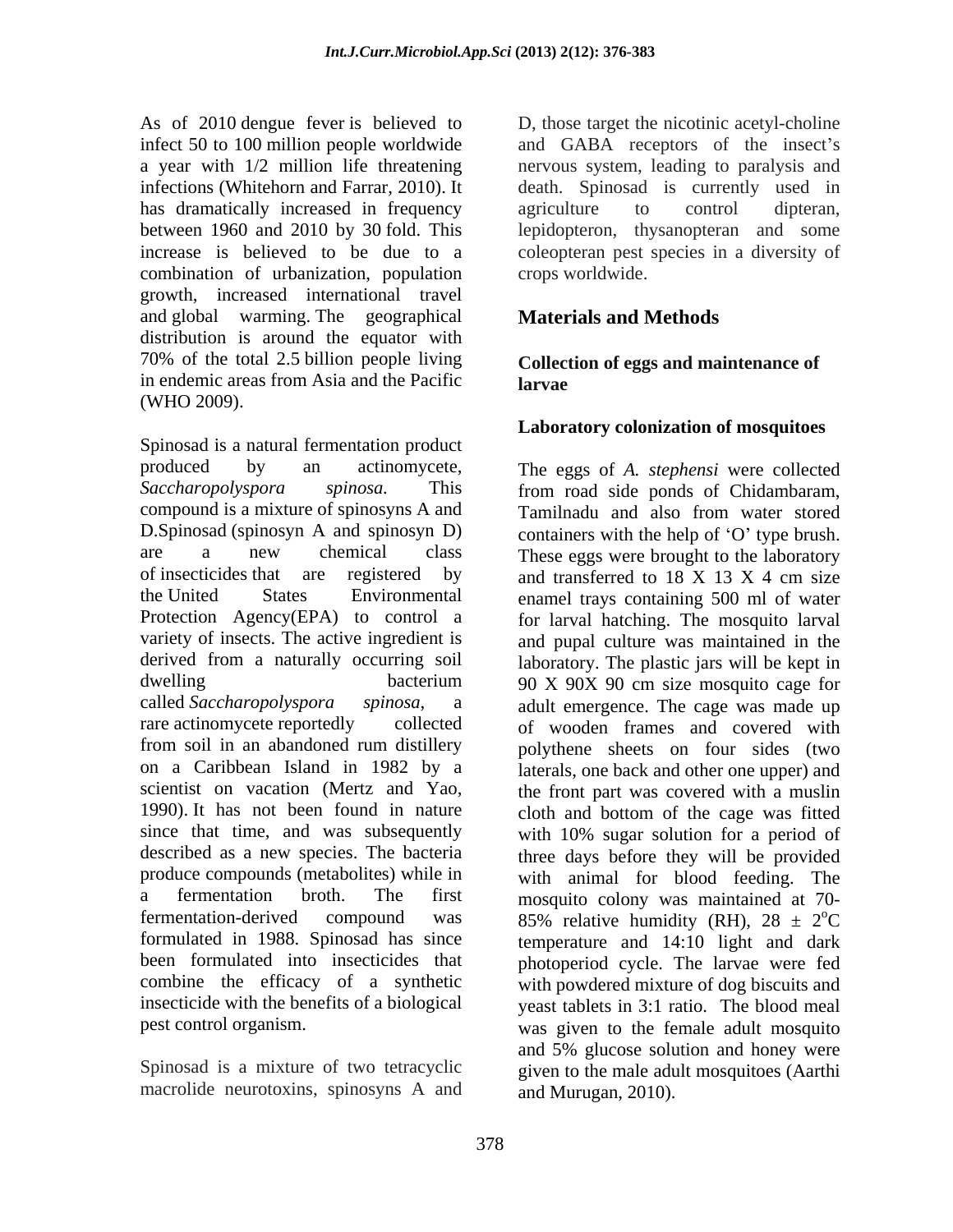Naturally derived insecticide SPINOSAD, the data, which was carried out by probit Trade name - Tracer was purchased from analysis (Finney, 1971).The experimental Bharathi Agro Centre at Athur (Salem District), Tamil Nadu, India. Required applying the SPSS software, version 11.5 quantity of Spinosad was thoroughly mixed with distilled water to prepare difference was worked out at five per cent various concentrations like 0.01 ppm, 0.1 probability level for significant results ppm, 1ppm, where 1 ppm is equivalent to  $(P=0.05)$ . 1mg\liter.

# **Mosquito larvicidal activity**

Larvicidal activity of Spinosad against three mosquito species *viz.,Aedes aegypti*, *Anopheles stephensi* and *Culex quinquefacialus* were observed under*in vitro* conditions. The larvicidal activity was carried out at different concentrations<br>spinosad was in the range of 0.43 ppm by preparing the required stock solution by following the standard procedure (WHO, 1996). The desired concentrations of the test solution were achieved by adding 1.0 ml of an appropriate stock solution to 249 ml of dechlorinatedwater;6 replicates for each concentration were maintained. Twenty five numbers of late third larvae introduced into the beaker were obtained from the laboratory colony. The larval mortality in both treated and control was

### Statistical analysis

The percentage of mortality was calculated using Abbott's formula (Abbott,

% Mortality = Mortality at treatment-

The statistical evaluation of  $LC_{50}$ ,  $LC_{90}$ ,

**Preparation of Spinosad** regression equation and 95% confidence regression equation and 95% confidence limit, LCL and UCL were calculated from data were processed statistically by (Panse and Sukhatine, 1978). The critical  $(P=0.05)$ .

## **Result and Discussion**

### **Mosquito larvicidal activity of spinosad against** *culex quinquefasciatus*

Larvicidal activity of spinosad was tested against *Culex quinquefasciatus* larvae at different concentrations. The  $LC_{50}$  value of spinosad was in the range of 0.43 ppm against *Culex quinquefasciatus* (Table-1). The  $LC_{90}$  LCL, UCL and  $\chi$ 2 values were also interpreted.

### **Mosquito larvicidal activity of spinosad against** *aedes aegypti*

recorded after 24 hours.<br> *Aedes aegypti* (Table-1). The LC<sub>90,</sub> LCL, Larvicidal activity of spinosad was tested against *Aedes aegypti* larvae at different concentrations. The  $LC_{50}$  value of spinosad was in the range of 0.46 ppm against UCL and  $\chi$ 2 values were also interpreted

### **Mosquito larvicidal activity of spinosad against** *anopheles stephensi*

1925). Larvicidal activity of Spinosad was tested  $\frac{\text{mortality at control X } 100}{\text{spinosad was in the range of } 0.29 \text{ ppm}}$ 100- Mortality at control. The LC<sub>90,</sub> LCL, UCL and  $\chi^2$  values were against *Anopheles stephensi* larvae at different concentrations. The  $LC_{50}$  value of against *Anopheles stephensi* (Table-1). also interpreted.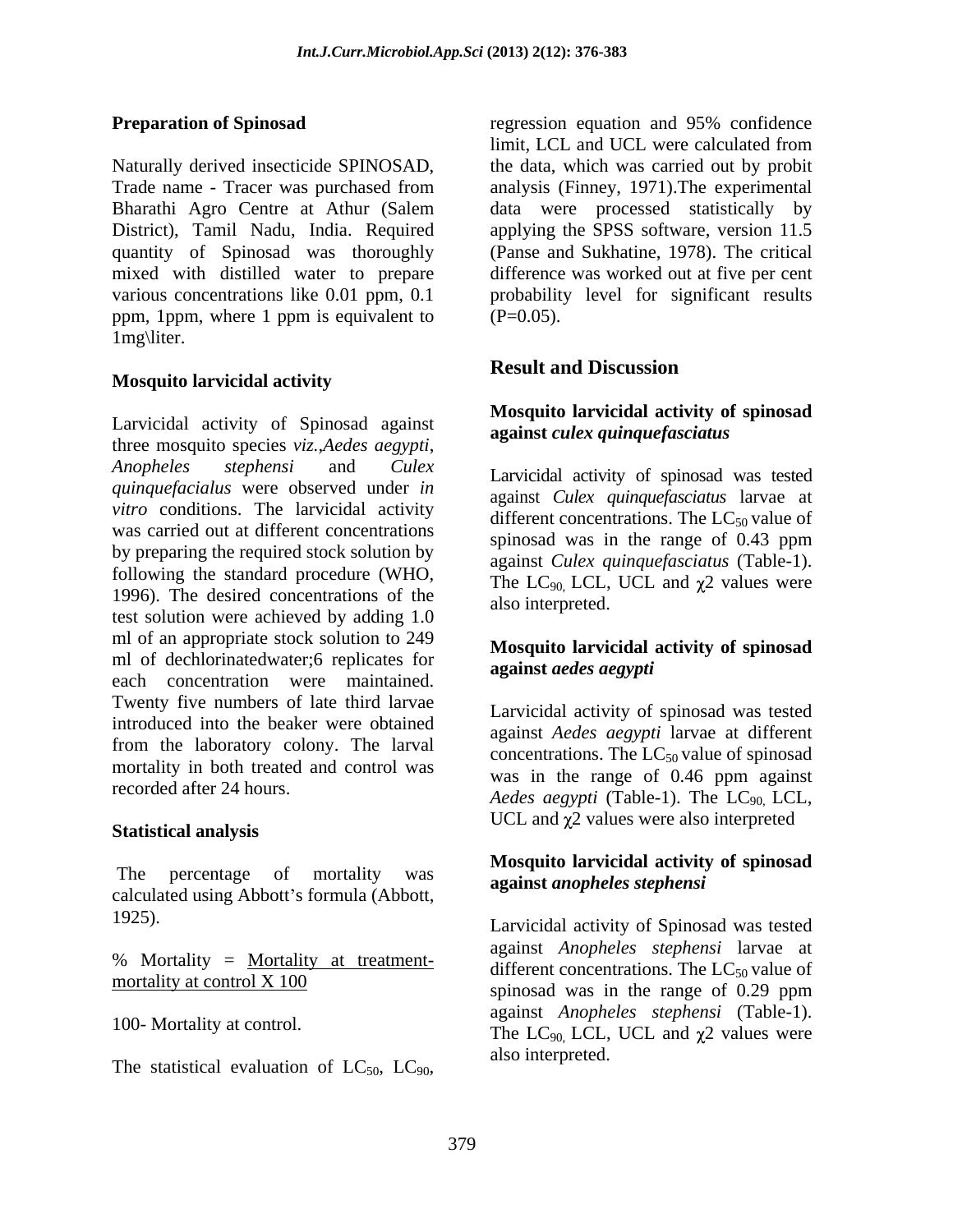|                         | Lethal concentrations* |             |           |          |                  |
|-------------------------|------------------------|-------------|-----------|----------|------------------|
|                         | <b>IV</b> instar       | <b>Dose</b> | Mortality | $\chi^2$ | <b>Microbial</b> |
| <b>Mosquito species</b> |                        | (ppm)       | (%)       |          | metabolite       |
|                         | LC50                   |             |           |          |                  |
|                         | LC90                   |             |           |          |                  |
| Culex quinquefasciatus  | 0.43                   | 0.01        | 16        | 0.312    |                  |
|                         | 1.04                   | 0.1         | 28        |          |                  |
|                         | $(0.27 - 0.63)$        | 1.0         | 88        |          |                  |
|                         | $(0.80 - 1.53)$        | Control     |           |          |                  |
| Aedes aegypti           | 0.46                   | 0.01        | 20        | 0.358    | <b>Spinosad</b>  |
|                         | 1.27                   | 0.1         | 32        |          |                  |
|                         | $(0.26 - 0.72)$        | 1.0         | 80        |          |                  |
|                         | $(0.94-2.06)$ Control  |             |           |          |                  |
|                         |                        |             |           |          |                  |
| Anopheles stephensi     | 0.29 0.81              | 0.01        | 24        | 0.002    |                  |
|                         | $(0.15-0.47)$ 0.1      |             | 32        |          |                  |
|                         | $(0.59-1.27)$          | 1.0         | 96        |          |                  |
|                         |                        | Control     |           |          |                  |
|                         |                        |             |           |          |                  |

**Table.1** Larvicidal activity of Spinosad against three different Mosquito species

\*All values are in ppm; Figures in 95% confidential limits

**Fig.1** Graphical representation of Spinosad concentration against *Culex quinquefasciatus*, *Aedes aegyptiand Anopheles stephensi*

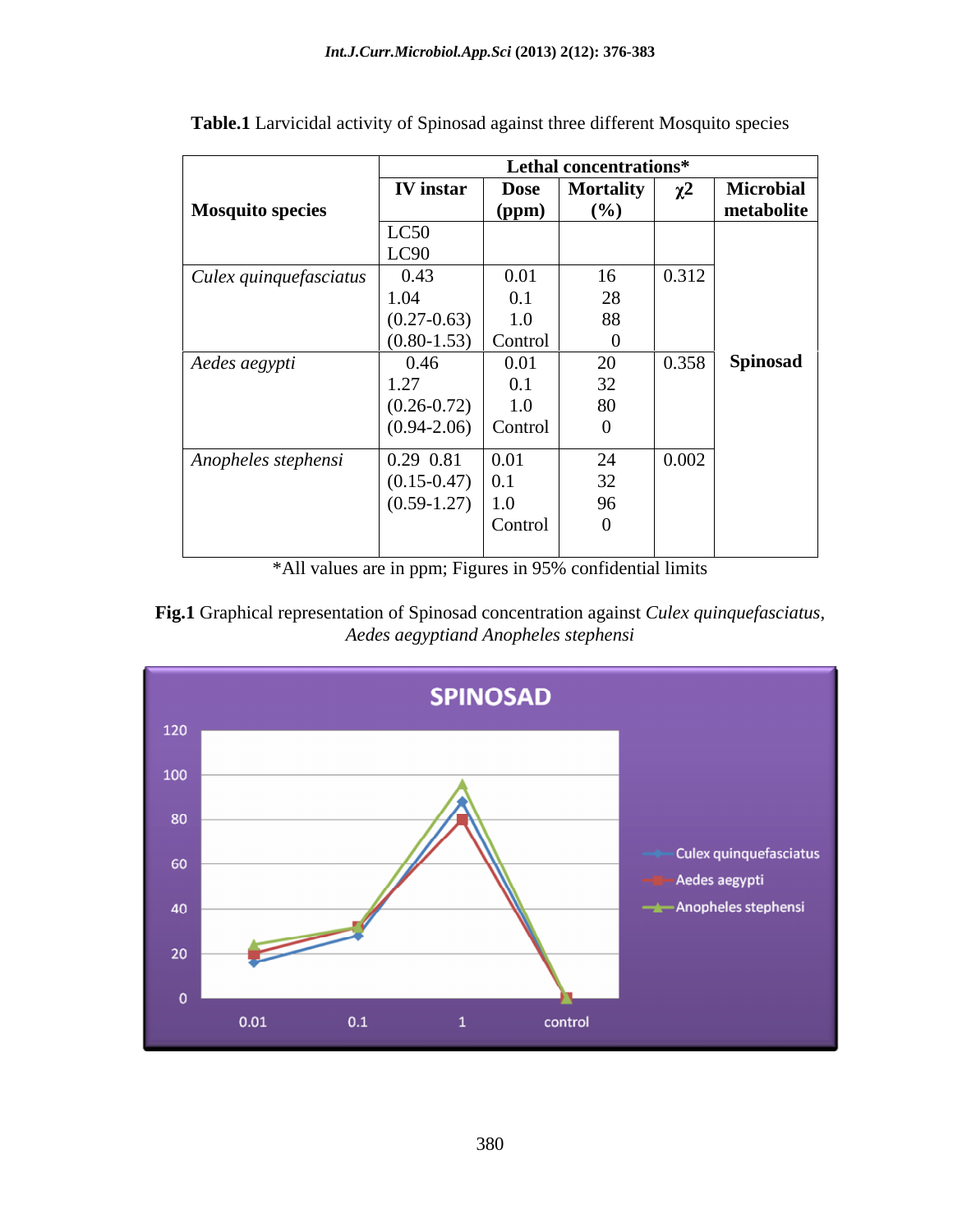The efficacy of Spinosad was tested against three different mosquito species namely, *Culex quinquefasciatus, Aedes* species tested were very similar to that of *aegypti* and *Anopheles stephensi.* The (Bond *et al.*, 2004) Spinosad proved to be larvicidal activity of mosquitoes varies at highly toxic to larvae of both species of different concentrations their mortality mosquitoes in laboratory assays. The percentage also differs. This shows that response of *Aedes aegypti* larvae closely when the concentration increases the followed the logit model, with an mortality percentage also increases. estimated LC50 of 0.025 ppm (spinosad).

Huseyin Cetin*et al.,* 2005 worked on the microbial metabolite spinosad was tested naturally-derived insecticide spinosad against *Aedes aegypti mosquito larvae.* (Conserve® SC) against larval *Culex* Bond *et al* used different ppm *pipiensL*. (Diptera: Culicidae) under concentrations to test the mosquito sp. *pipiens*L. (Diptera: Culicidae) under concentrations to test the mosquito sp. laboratory and field conditions in Antalya, such as0.001, 0.003, 0.01, 0.03, 0.1 ppm. Turkey. The same species of mosquito Whereas we used the concentrations viz., whichwe used under laboratory condition. Their concentration range differs from us. Laboratory bioassays showed that the 24 hLC50 and LC90 against late 3rd and (Nareshkumar *et al.*, 2011) research early 4th instars were estimated at 0.027 reveals the toxicity effect of Spinosad and and 0.111 parts per million, (ppm) Neem Seed Kernel Extract (NSKE) respectively, while adult emergence was against different larval stages of *Anopheles*  eliminated at concentrations above 0.06 *stephensi* and *Chironomus circumdatus*. ppm. Larval mortality from septic tanks The similar methodology, the that were treated with spinosad at rates of 25, 50, 100 and 200 g a.i/ha ranged between 22 to 78% 1 day after application. used in this study is also same among the At 7 days post-treatment, larval mortality ranged from 2 to 50% and at 14 days mortality was <10% for all treatments. (Romi *et al*, 2006)studied the efficacy of a

septic tanks treated at 100 and 200 g ai/ha laboratory bioassays against laboratoryresulted in an elimination of *Culex pipiens*  reared mosquito strains of 3 species of larvae 7 days after treatment. After this medical importance: Aedes aegypti, time, larval reduction declined to 79 and Anopheles stephensi, and Culex 83%, respectively, 14 days after treatment. Larval reduction in septic tanks treated at against larval *Aedes*and *Culex,* with a less the two lowest rates (i.e. 25 and 50 g ai/ha) ranged from 14 to 74% during the 14-day median lethal concentration = study. These results indicated that 0.0096,0.0064, and 0.039mg/liter. spinosad can be considered an effective respectively), showing apersistence of the larvicide for treatment of septic tanks insecticide action of about 6 wk in against *Culex pipiens.* They have laboratory containers, which is a very compared the laboratory larvicidal activity

with that of the septic tank field treatment. Laboratory bioassays and the larval As we tested in our work the same Bond *et al* used different ppm 0.01, 0.1, 1.0 which is more or less similar to that study.

*stephensi* and *Chironomus circumdatus*. The similar methodology, the concentrations range which is most probably similar, and the mosquito larvae three species used in our study.

Larval bioassays of the water from those emulsifiable concentrate) was evaluated in Spinosad-based product(Laser® 4.8% medical importance: *Aedes Anopheles stephensi,* and *Culex pipiens.*Spinosad was particularly effective marked activity against*Anopheles* (24-h median lethal concentration = 0.0096,0.0064, and 0.039mg/liter, similar work with little differentiation in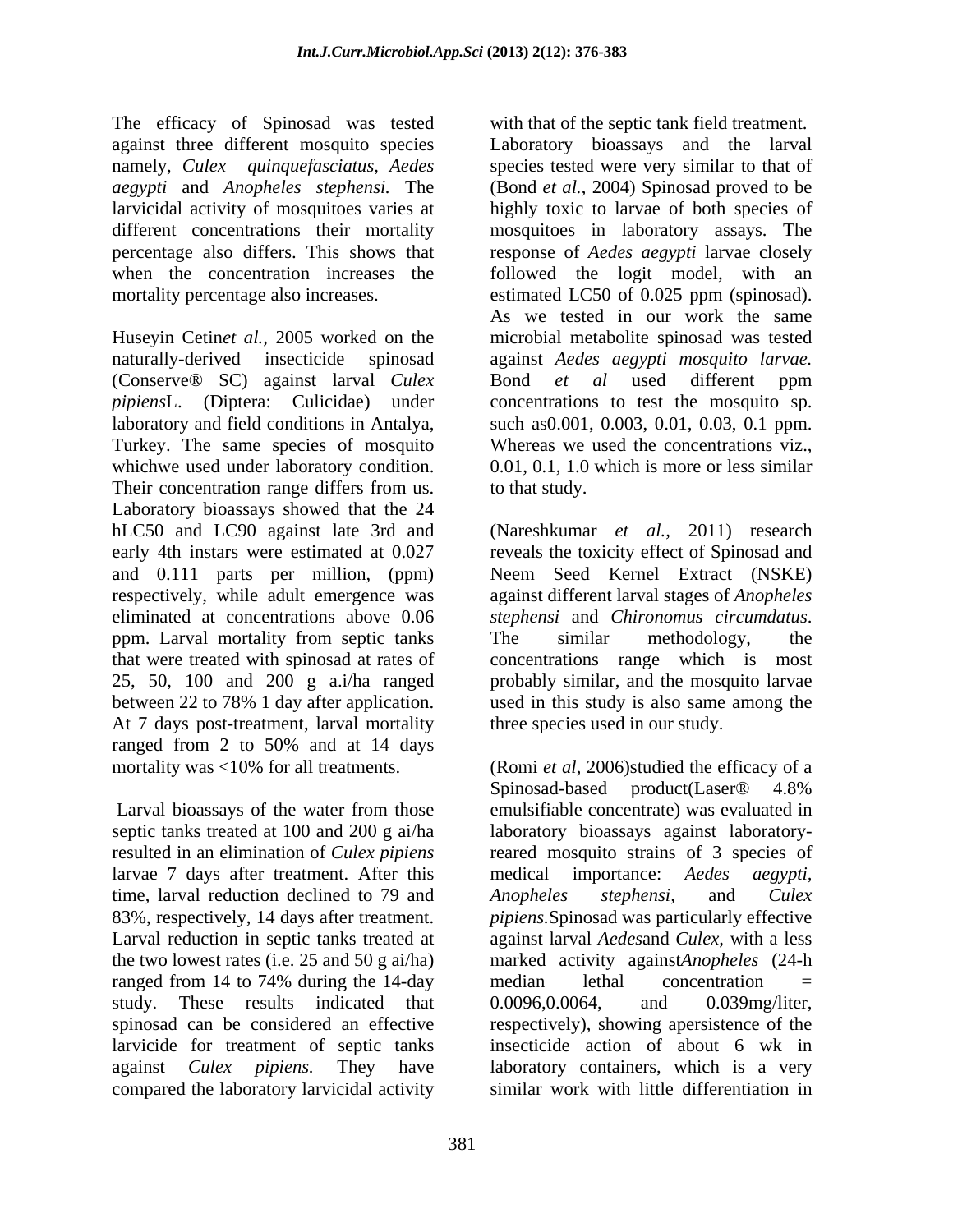the range in ppm concentration and larval Clarendon. ISBN 0-19-861271-0. species.

Gloria E Antonio *et al*., 2008 have worked on paradoxical effects of sub lethal exposure to the naturally derived spinosad larvae. J Am. in the dengue vector mosquito, *Aedes aegypti* in which they used the method to Dennis O'Brien., 2010. "ARS Study maintain the mosquito, the Spinosad insecticide (trade name) which is very similar to that of our study. Department of Agriculture.

In Determination and confirmation of the LC50 value also they used the same method .the ppm concentration range (Diptera): a review of taxonomy, which is more or less similar to our study classification and and the results 50% mortality value was phylogeny. Zootaxa. 1668: 591-629. calculated using t-test which is also Huseyin, C., Atila Y, and James E. Cilek.

So, from this we can conclude from the *Culex pipiensL*. (Diptera: Culicidae) results and discussion that Spinosad, a biopesticide that has high toxic effect against three mosquito species *Culex quinquefasciatus, Aedes aegypti and* Jaeger, Edmund C. 1959. A Source-Book *Anopheles stephensi,* and*.* The effect was seen at higher concentration only (10 PPM). Springfield, Ill: Thomas. ISBN 0-398-

- Aarthi, N., and Murugan K. 2010. Failloux. 2005. Phylogeography<br>Larvicidal and repellent activity of of Aedes (Stegomyia) aegypti(L.) pesticide Spinosad against malarial mutochondrial DNA<br>vector Anopheles stephensi Liston Genetics Res. 86 (1): 1–11. vector, *Anopheles stephensi* Liston
- Bond, J.G., Marina, C.F. and Williams T. 2004. The naturally derived insecticide to the desired in the principal is highly toxic to Aedes and the 41:946–952 spinosad is highly toxic to *Aedes* and *Anopheles* mosquito larvae. Med. Vet.
- Oxford English dictionary on historical principles. Oxford [Eng.]: Culicidae). Italian. J. Zool. 62: 147-

Clarendon. ISBN 0-19-861271-0.

- Darriet, F., Duchon S and Hougard, J.M. 2005. Spinosad: a new larvicide against insecticide-resistant mosquito larvae. J Am. Mosq.Contr.Assoc.21:495-496
- Dennis O'Brien., 2010. "ARS Provides a Better Understanding of How Mosquitoes Find a Host". U.S. Department of Agriculture. Archived from the original on 8 October 2010.Retrieved 2010-08-27.
- Harbach, R.E., 2007. The Culicidae (Diptera): a review of taxonomy, classification and and phylogeny. *Zootaxa.* 1668: 591-629.
- similar. 2005. Evaluation of the naturally derived insecticide spinosad against *Culex pipiens*L. (Diptera: Culicidae) larvae in septic tank water in Antalya, Turkey. J. Vector. Ecol. 30 (1): 151- 154.
	- of Biological Names and Terms. Springfield, Ill: Thomas. ISBN 0-398- 06179-3.
- **References** Laurence, M., Catherine D, Thomas G, Larvicidal and repellent activity of the of Aedes (Stegomyia) aegypti(L.)<br>Vetiveria zizanioides I Ocimum and Aedes (Stegomyia) albopictus *Vetiveria zizanioides* L, *Ocimum basilicum* Linn and the microbial (Skuse) (Diptera: Culicidae) based on exitation contained a mitochondrial DNA variations" Francis S, Marie V and Anna-Bella 2005. "Phylogeography of *Aedes (Stegomyia) aegypti* (L.) and *Aedes (Stegomyia) albopictus* (Skuse) (Diptera: Culicidae) based on mitochondrial DNA variations" *Genetics Res.* 86 (1): 1–11.
	- (Insecta: Diptera: Culicidae) J. Liu, H. , Cupp EW, Guo A and Liu, N. Biopest. 3(1 Special Issue)  $199 - 204$ . 2004. Insecticide resistance in 2004. Insecticide resistance in Alabama and Florida mosquito strains of *Aedes albopictus*. J. Med. Entomol. 41:946 952
- Entomol.18:50–56 R.S. 2000. Surface morphology of the Brown Lesley., 1993. The New shorter egg of *Anopheles* stephensi<br>Oxford English dictionary on historical stephensi sensustricto (Diptera. Malhotra, P.R., Jatav, CP, and Chauhan, egg of *Anopheles stephensi stephensi* sensustricto Culicidae). Italian. J. Zool*.* 62: 147-